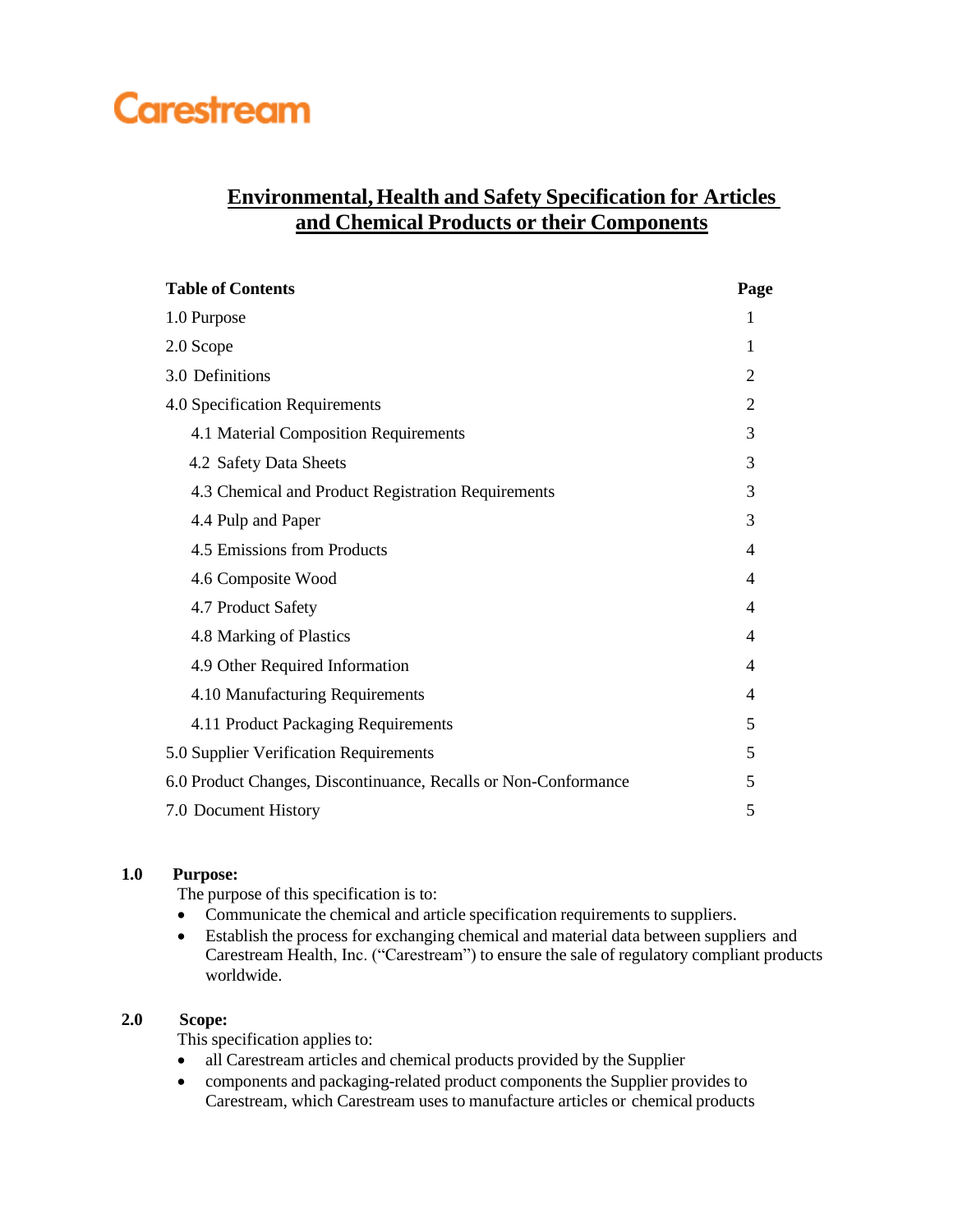#### **3.0 Definitions:**

**Articles** – An object which during production is given a special shape, surface or design which determines its function to a greater degree than does its chemical composition. Examples of articles include film, paper and screens

**Articles also include Packaging-Related Product Components** - A part or constituent of the sales unit that is essential to the use of the product for its intended purpose or application. Examples of packaging-related product components include: film cassettes, film bags, labels, processing chemistry bottles.

**Benchmark ESG™ Gensuite® -** A comprehensive cloud-based software suite that enables companies to implement robust cross-functional Environmental, Social, and Governance (ESG) Solutions. Benchmark ESG™ Gensuite® includes a free and easy regulatory compliance tool designed specifically to enable suppliers to provide declarations for REACH, RoHS and other restricted substances legislation.

**Chemical Products** - Products made of organic or inorganic substances with a distinct molecular composition, which can be a solid, liquid or gas. Products may be individual chemicals or chemical mixtures. Chemical products are typically consumed during use. Examples of chemical products include photochemicals, screen cleaners and imaging agents.

**Components of Articles or Chemical Products** - Raw materials used to manufacture articles and chemical products. Examples include film or paper base, solvents, lubricants, polymers and chemical raw materials.

## **4.0 SpecificationRequirements:**

The Supplier must evaluate all constituents in the Article, Chemical Product or Product Component to ensure that the following Environmental, Health & Safety (EHS) Product Specifications are met. Section 5.0 identifies the process that Suppliers must use to verify that their product meets these requirements.

#### **4.1 Material Composition Requirements:**

Products supplied to Carestream must be in compliance with national and international regulations. Restricted materials must be declared when present above a regulatory limit.

## **4.2 Safety Data Sheets (SDS):**

The Supplier is required to provide a SDS for chemicals, solutions or mixtures to the Carestream purchasing representative and to: [ww-ehs@carestream.com.](mailto:ww-ehs@carestream.com.) The SDS must comply with applicable provisions of the OSHA 2012 Hazard Communication Standard 1910.1200, or the comparable regulation for the country where the material is transported. The OSHA Standard and many other country regulations require hazards to be classified by the Global Harmonized System of Classification and Labeling of Chemicals. The SDS must be provided in English but may be required in other languages if the Supplier provides material to countries outside the US.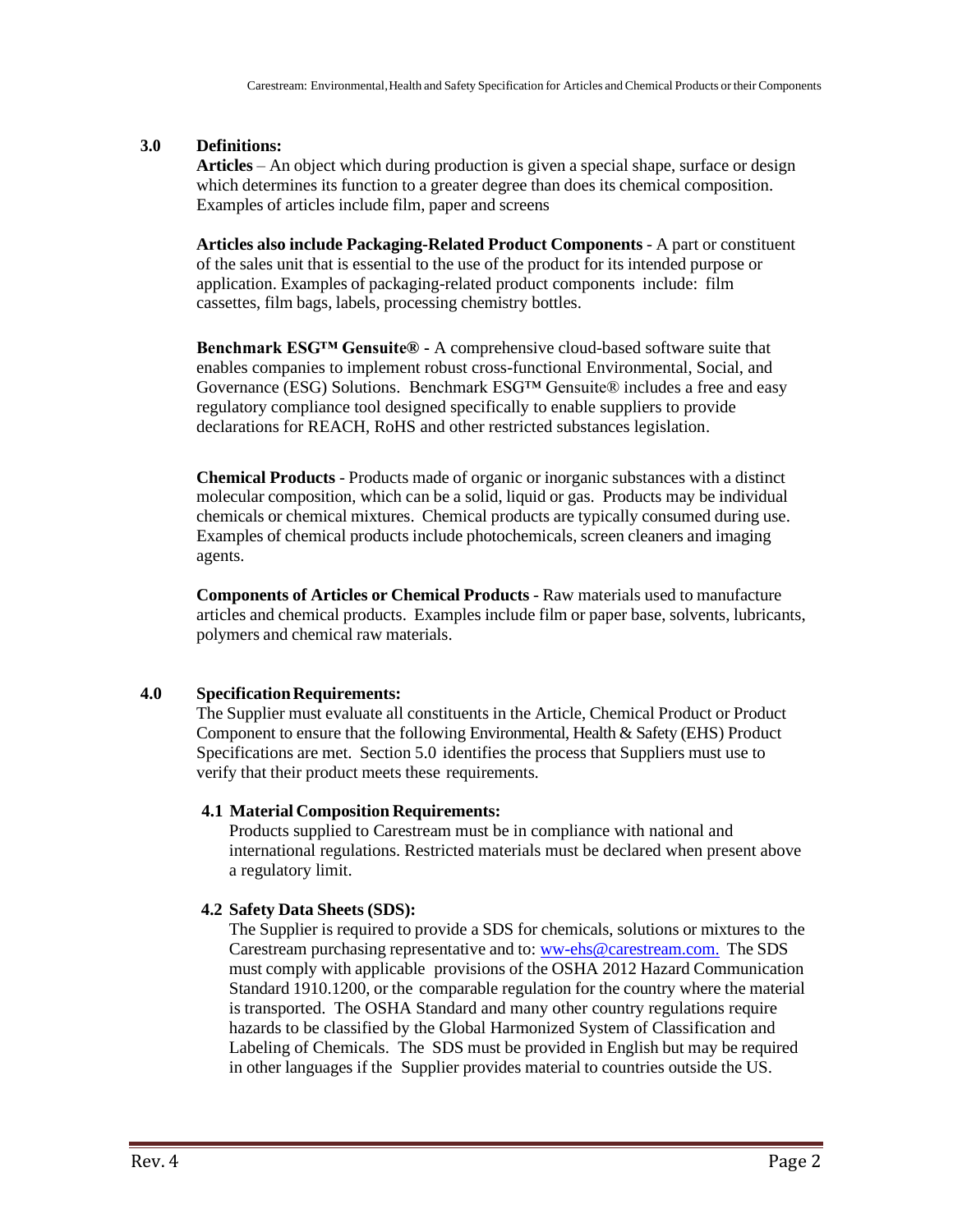#### **4.3 Chemical and Product Registration Requirements:**

The Supplier is required to confirm chemicals, solutions, mixtures or chemicals that may be released from articles during foreseeable use comply with all applicable chemical registration and premanufacture notification requirements in those countries that have enacted such requirements. Countries having chemical control regulations include, but are not limited to, Australia (AICS), Canada (CEPA), China (SEPA), Europe (REACH), Korea (ECL), Japan (METI), New Zealand (NZIoC), Philippines (PICCS), Province of Ontario, Switzerland, Taiwan (TCSI) and US (TSCA). The Supplier is required to confirm biocides/biostats/pesticides contained in articles and chemical products comply with all applicable requirements in those countries that have enacted such requirements. Countries having established biocide directives include, but are not limited to, Canada (PCA), European Union (Biocide Products Directive) and US (FIFRA).

#### **4.4 Pulp and Paper:**

Paper products must be manufactured using renewable pulps derived from managed natural regeneration forests and plantations. Suppliers should declare any chain-ofcustody or third-party certification of the origin of pulp and paper (e.g. Forest Stewardship Council or Programme for the Endorsement of Forest Certification).

#### **4.5 Emissionsfrom Products:**

The Supplier must identify airborne emissions that may be generated/emitted during normal conditions of use or foreseeable misuse (e.g., volatile organic compounds, carbon black, ozone, styrene, objectionable odors and dust).

#### **4.6 Composite Wood:**

Products and some packaging materials constructed of hardwood plywood, particleboard, and medium density fiberboard must be tested, certified, and labeled as required to demonstrate compliance with the formaldehyde emissions standards, as specified in the California Air Resource Bureau (CARB) Airborne Toxic Control Measure to Reduce Formaldehyde Emissions From Composite Wood Products. The list of mills that have been identified by a CARB-approved Third Party Certifier as producers of CARB compliant composite wood products can be found at: [https://ww2.arb.ca.gov/resources/documents/certified-mills-list.](http://www.arb.ca.gov/toxics/compwood/tpc/listofmills.htm) Imported wood packaging should meet the applicable regulatory standards, e.g. ISPM No. 15.

#### **4.7 Product Safety (PS):**

Articles must conform to all applicable Product Safety (PS) standards appropriate for intended markets such as Flammability (UL-94). Upon request, certificates, test reports and supporting documentation must be provided for all countries in which the Supplier has approval to market.

#### **4.8 Marking of Plastics:**

Plastic parts with a mass greater than 25 grams must be marked per ISO Standard 11469 (Plastics - Generic identification and marking of plastics products). Exceptions include when plastic parts have dimensions that make marking impractical (e.g., long, thin parts that lack adequate surface area to create a legible mark) or for applications where marking will interfere with functionality.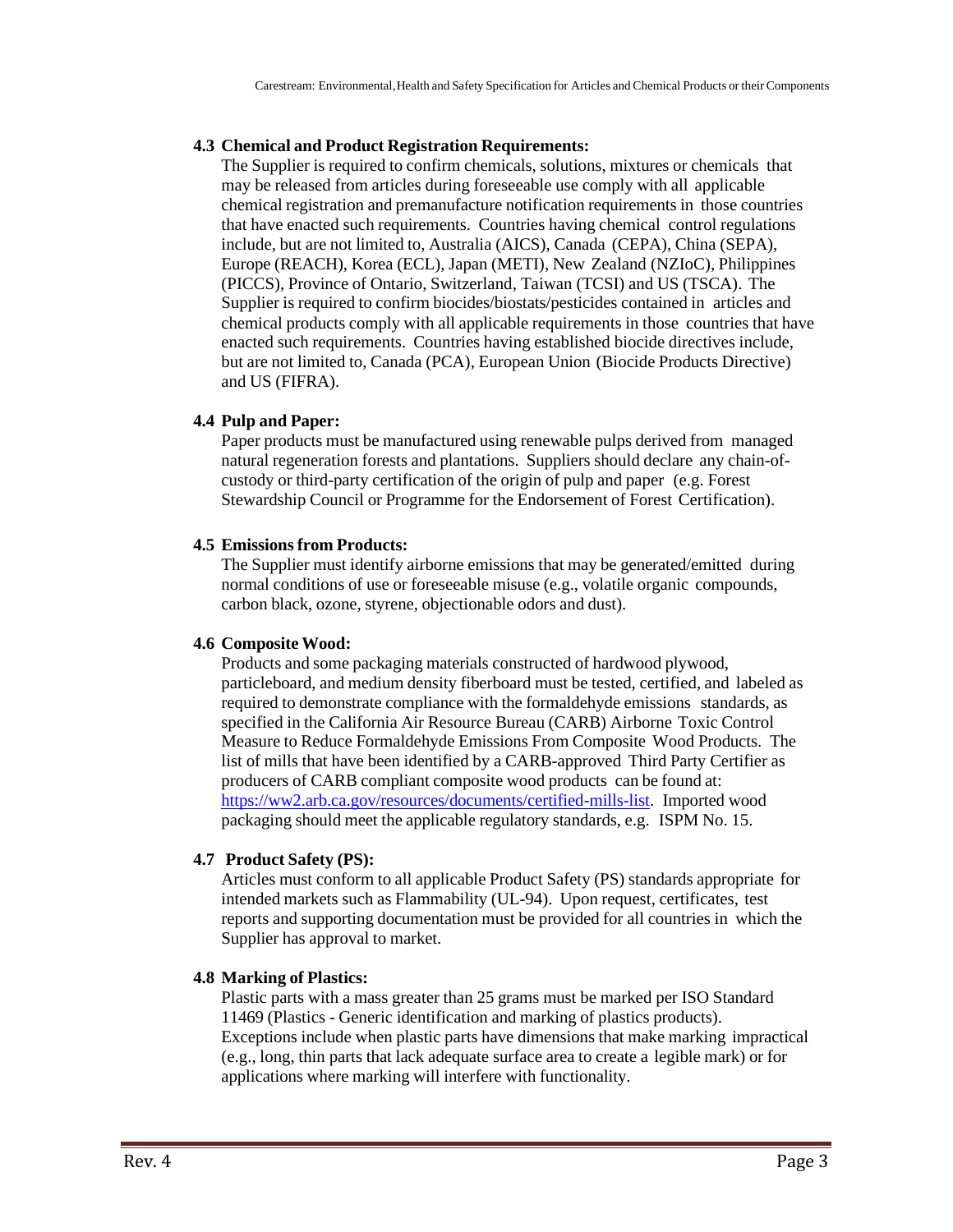## **4.9 Other Required Information:**

The Supplier is required to provide the following information when available or obtain the information if specified by Carestream in the Product Requirements Document (PRD) or similar document.

## **4.9.1 For Articles and Chemical Products**

- **4.9.1.1** Mutagenicity Test Data (e.g., Ames Assay) on individual chemical(s) or on components of articles or chemical products
- **4.9.1.2** Waste classification for product disposal and basis of classification
- **4.9.1.3** Evidence of compliance with ISO 10993 for medical device biocompatibility.

#### **4.9.2 For Articles**

**4.9.2.1** Support Material Identification (e.g., paper, fabric, polyethylene film and high impact polystyrene cartridges)

**4.9.2.2** Recycled Content in Paper and Plastic Products

## **4.9.3 Recycled Content in Paper and Plastic Products for Chemicals, Solutions or Mixtures**

- **4.9.3.1** pH
- **4.9.3.2** Worldwide transportation classification (e.g., US Department of Transportation (DOT) or International Air Transport Association (IATA))

## **4.10 ManufacturingRequirements:**

The Supplier must obtain and maintain any necessary approvals and authorizations from regulatory agencies and other government organizations to manufacture in and export from their country of manufacture.

## **4.11 Product Packaging Requirements:**

The Supplier must ensure that packaging materials for Articles, Chemical Products and Product Components meet Carestream EHS Product Specifications for Packaging and Packaging Components see *Packaging Supplier Declaration* and *Instructions* which are located at:

[www.carestream.com/ehs-supplier-expectations.html.](http://www.carestream.com/ehs-supplier-expectations.html.)

## **5.0 Supplier Verification Requirements:**

The Supplier is expected to verify conformance and/or document any exceptions to EHS Specifications outlined in Section 4.0 using Benchmark ESG™ Gensuite® declaration form. Upon entering into an agreement with Carestream to supply an Article or Product Component, the Supplier must respond to Carestream request for compliance declaration requests that are submitted to the Supplier using Benchmark ESG™ Gensuite®.